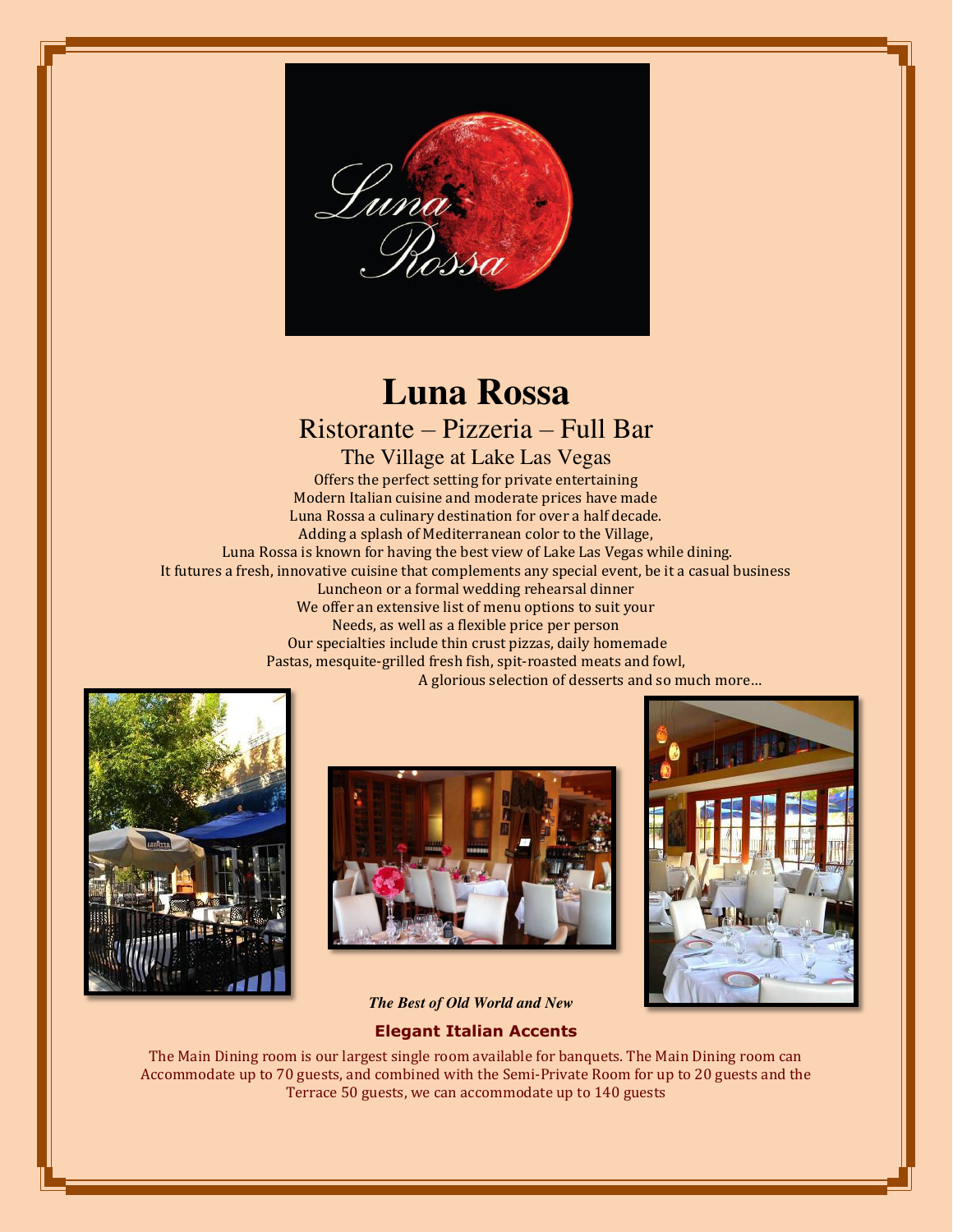**To accommodate your function, Luna Rossa offers a family style, four party menus And Four buffet options:** 

# Family Style Menu

Served on large plates in the center of the table to share **(Restriction and limitations may apply)** 

**Minimum 20 guests** 

1st Course

**Bruschetta al Pomodoro e Basilico** 

Toasted Italian Bread, Topped with Fresh Chopped Tomato, Marinated with Garlic and Basil

 $\mathcal{R}_{\mathcal{F}}$ 

### **Fried Calamari**

Served with Marinara Sauce

&

**Insalata Cesare**  Romaine Lettuce, Shaved Parmesan and Croutons with

Classic Caesar Salad Dressing

2nd Course

#### **Rigatoni Meatballs**

Rigatoni Pasta with Meatballs in Marinara Sauce

## $\mathcal{R}_{I}$

**Piccatina di Pollo** 

Thin Sliced Chicken Scaloppini Sautéed in Lemon and Capper Sauce &

#### **Roasted Potato and Sautéed Vegetables**

3rd Course

### **Tiramisu**

Lady Fingers Dipped in Coffee, Topped with Whipped "Mascarpone and Zabaglione" Dusted with Cocoa

**Price: \$32.00+tax+20% service fee per person**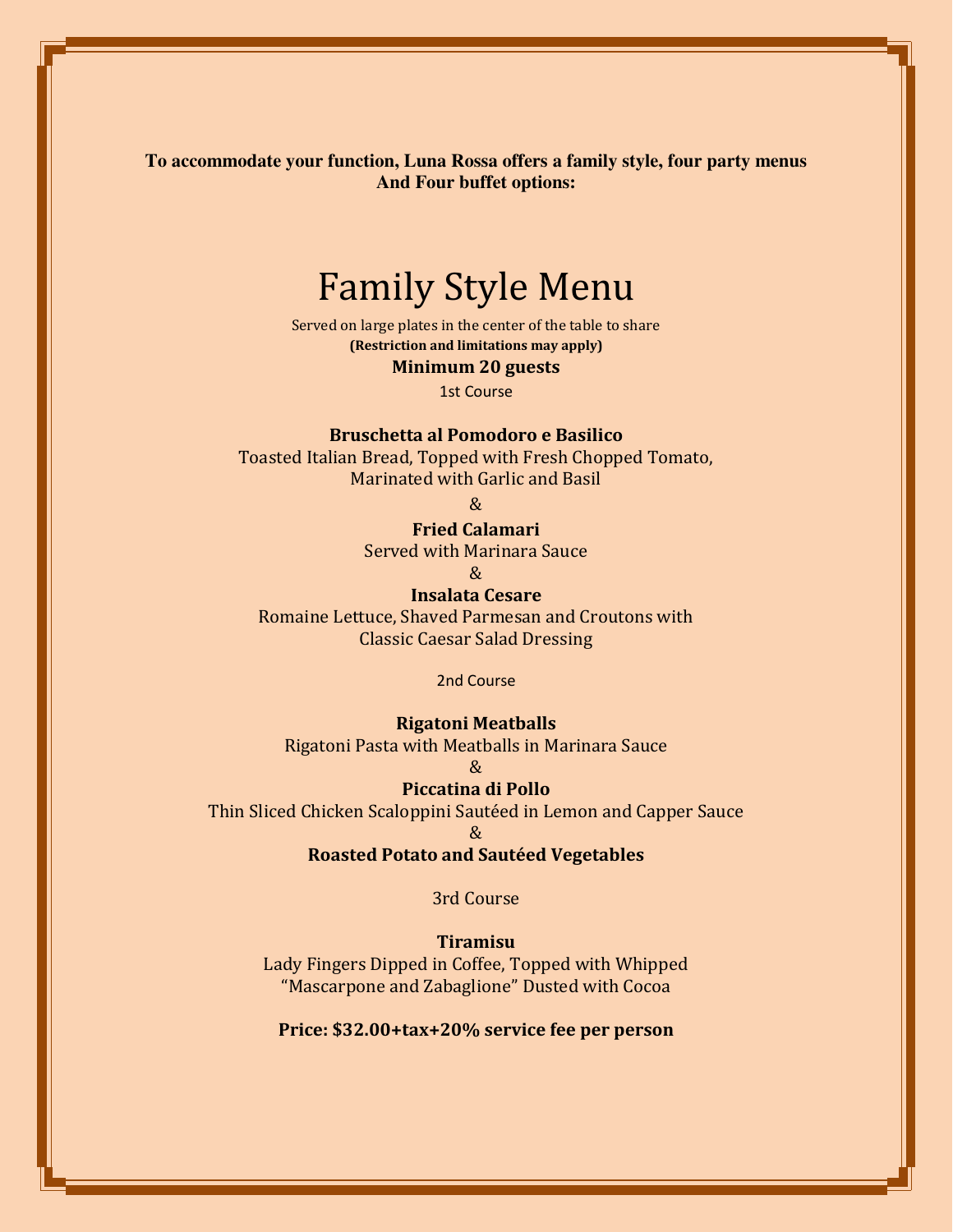## *Appetizer*

**Bruschetta al Pomodoro e Basilico**  Toasted Italian Bread, Topped with Fresh Chopped Tomato, Marinated with Garlic and Basil

### *Salad*

**Lattughine Miste**  Mixed baby greens, carrot and tomato with balsamic dressing

#### *Choice of Entrée*

**Spaghetti e Pomodoro**  Spaghetti Pasta Tossed with Tomato and Basil Sauce, Dusted with Parmesan Cheese

Or

# **Rigatoni alla Bolognese**

Rigatoni Pasta Tossed with "Bolognese" Beef and Tomato Ragu'

Or

#### **Penne Primavera**

Penne Pasta with Vegetables in Pink Sauce

#### *Dessert*

**Tiramisu**  Lady Fingers Dipped in Coffee, Topped with Whipped "Mascarpone and Zabaglione" Dusted with Cocoa

**Price: \$38.00+tax+20% service fee per person**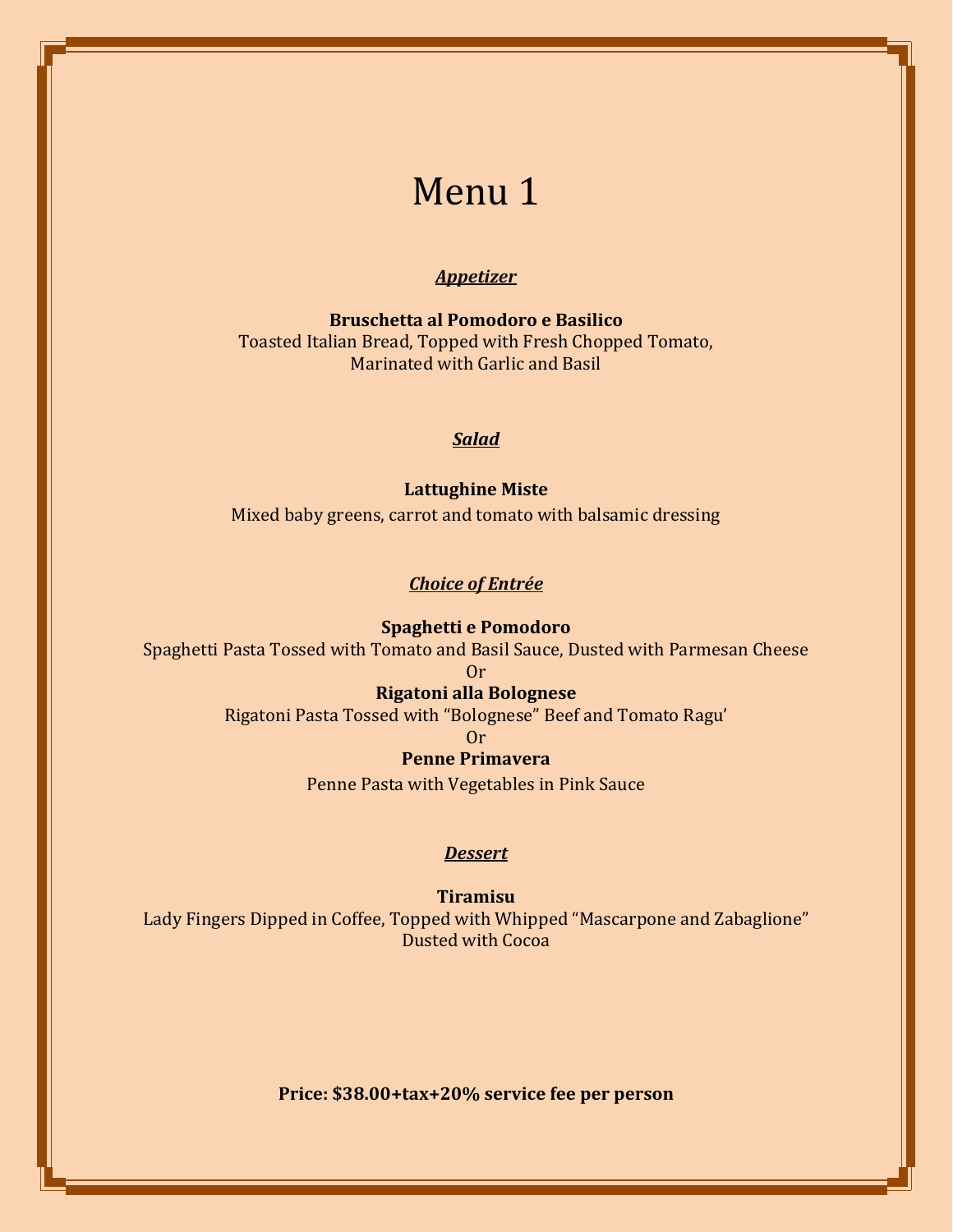### *Appetizer*

**Bruschetta Pomodoro, Mozzarella e Basilico** 

Toasted Italian Bread, Topped with Fresh Chopped Tomato, Mozzarella and Basil.

### *Salad*

**Insalata Cesare**  Romaine Lettuce, Shaved Parmesan and Croutons, With Classic Caesar Dressing

#### *Choice of Entrée*

### **Penne con Pollo, Broccoli e Pomodori Secchi**

Penne with Chicken Breast, Broccoli and Sun-dried Tomatoes in Alfredo sauce

Or

## **Rigatoni Bolognese**

Rigatoni pasta with beef Bolognese sauce

#### Or

**Petto di Pollo al Marsala e Funghi** 

Sautéed Chicken Breast with Mushroom Marsala Sauce, Served with Roasted Potato and garlic Vegetables

#### Or

### **Filetto di Sogliola alla Mugnaia**

Filet of Sole sautéed butter lemon sauce with Caper, Served with Roasted Potato and garlic Vegetables

#### *Dessert*

#### **Tiramisu**

Lady Fingers Dipped in Coffee, Topped with Whipped "Mascarpone and Zabaglione" Dusted with Cocoa

**Price: \$46.00+tax+20% service fee per person**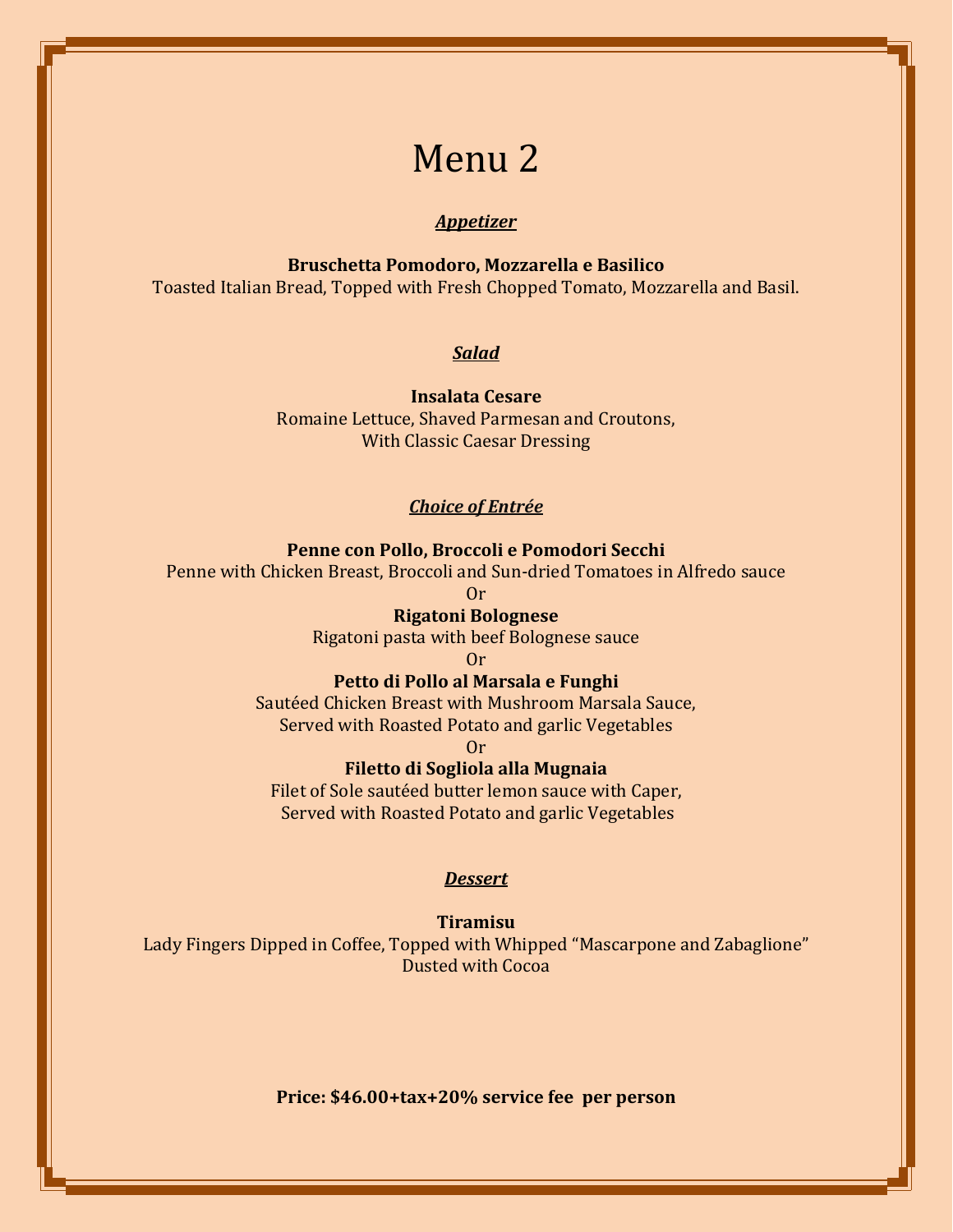#### *Appetizers*

#### **Focaccia Pomodoro, Mozzarella e Basilico.**

Pizza Bread, Topped with Fresh Chopped Tomato, Mozzarella and Basil

&

# **Antipasto Contadino**

Roasted and Marinated Eggplant, Zucchini, Bell Peppers, Italian Salami, Parmesan cheese, Fresh Mozzarella, Tomato, Black Olives and Prosciutto

#### *Choice of Salad*

#### **Lattughine Miste**

Mixed Baby Greens, Carrot and Tomato with Balsamic Dressing

Or

### **Insalata Cesare**

Romaine Lettuce, Shaved Parmesan and Croutons with Classic Caesar Salad Dressing

#### *Choice of Entrée*

#### **Rigatoni Meatballs**

Rigatoni Pasta with Meatballs in Marinara Sauce

Or

## **Petto di Pollo alla Parmigiana**

Sautéed chicken breast in a light tomato and oregano sauce Topped with melted mozzarella cheese, Served with Penne pasta Marinara Sauce

Or

#### **Tagliata Di Bue**

Grilled New York Steak Sliced and served on a Bed of Baby Greens With Red Wine Sauce, Roasted Potato and Garlic Vegetables

Or

#### **Salmone al Limone e Capperi**

Grilled Atlantic salmon with Lemon and Capers Sauce, Roasted Potato and Garlic Vegetables

### *Choice of Dessert*

**Tiramisu** 

Lady Fingers Dipped in Coffee, Topped with Whipped "Mascarpone and Zabaglione" Dusted with Cocoa

**Or**

#### **Spumoni Bomba**

Strawberry, pistachio and chocolate gelato all coated with chocolate

Drizzled with white chocolate

#### **Price: \$58.00+tax+20% service fee per person**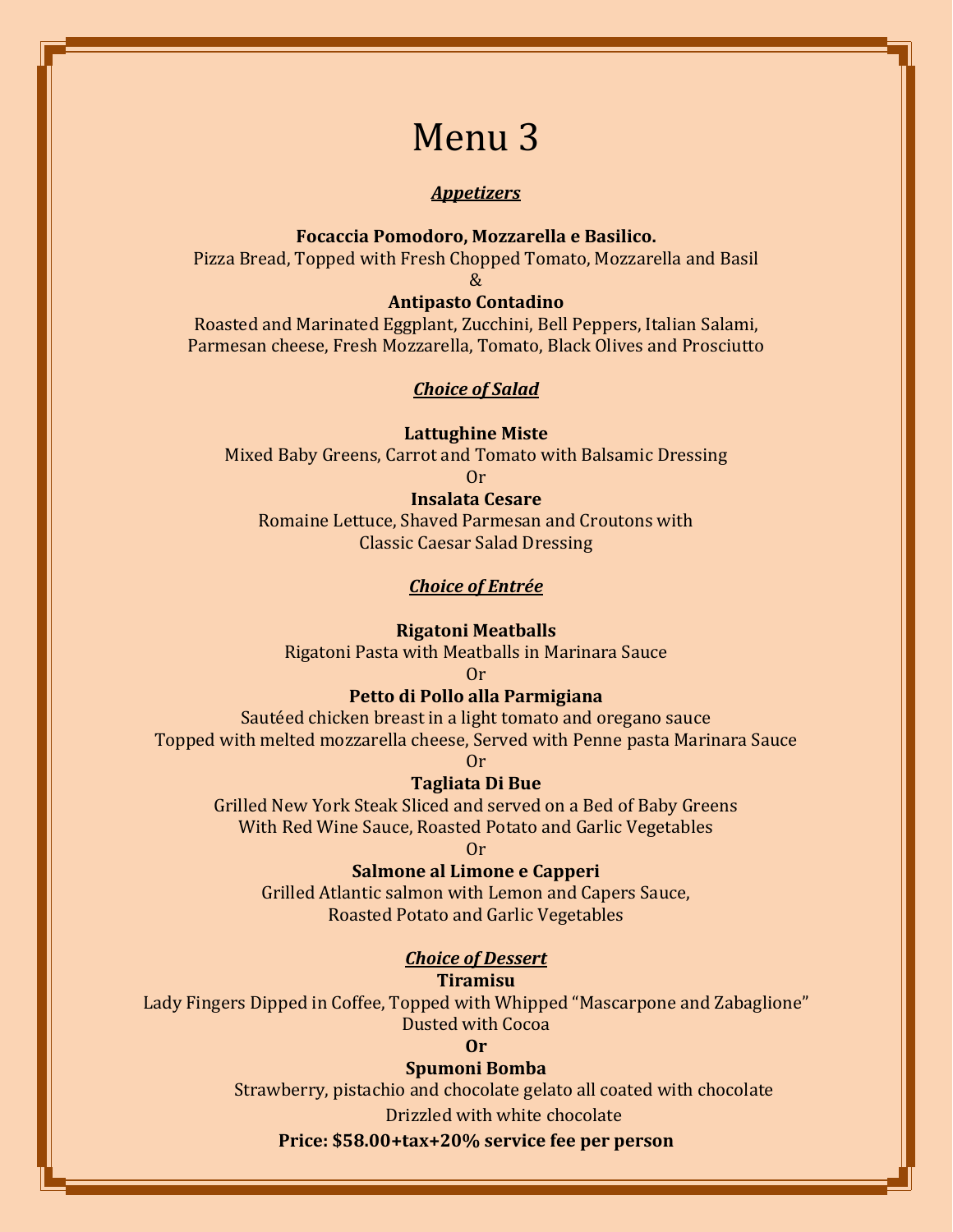#### *Appetizers*

#### **Antipasto Contadino**

Roasted and Marinated Eggplant, Zucchini, Bell Peppers, Italian Salami, Parmesan cheese, Fresh Mozzarella, Tomato, Black Olives and Prosciutto

 $\mathcal{R}$ 

**Fried Calamari** 

Served with Marinara Sauce

#### *Choice of Salad*

#### **Insalata Cesare con Gamberi**

Romaine Lettuce, Shaved Parmesan and Croutons, With Classic Caesar Dressing topped with grilled Shrimp.

**Or**

#### **Caprese**

Sliced Fresh Buffalo Mozzarella, Sliced Tomato and Basil

#### *Choice of Entrée*

#### **Penne Pescatora**

Clams, Mussels, Shrimp, Calamari Sautéed in Marinara Sauce with penne pasta

Or

#### **Piccatina di Vitello**

Thin Sliced Veal Scaloppini Sautéed in Lemon and Capper Sauce Served with Roasted Potato and Garlic Vegetables

Or

#### **Salmone all' Aceto Balsamico**

Grilled Fresh Salmon over a bed of Spring Mix Salad with eight years old Balsamic Reduction, served with Roasted Potato and Garlic Vegetables

Or

#### **Medaglioni di Filetto ai Funghi**

Grilled medallions of filet mignon topped with Mushroom and reduction of Barolo red wine sauce, served with Roasted Potato and Garlic Vegetables

#### *Choice of Dessert*

**Tiramisu** 

Lady Fingers Dipped in Coffee, Topped with Whipped "Mascarpone and Zabaglione" Dusted with Cocoa

Or

# **Dream Bomba**

A Heart of Caramel surrounded by Peanut Butter Gelato, Coated in Milk Chocolate and decorated with Peanut Butter Drizzle **Price: \$78.00+tax+20% service fee per person**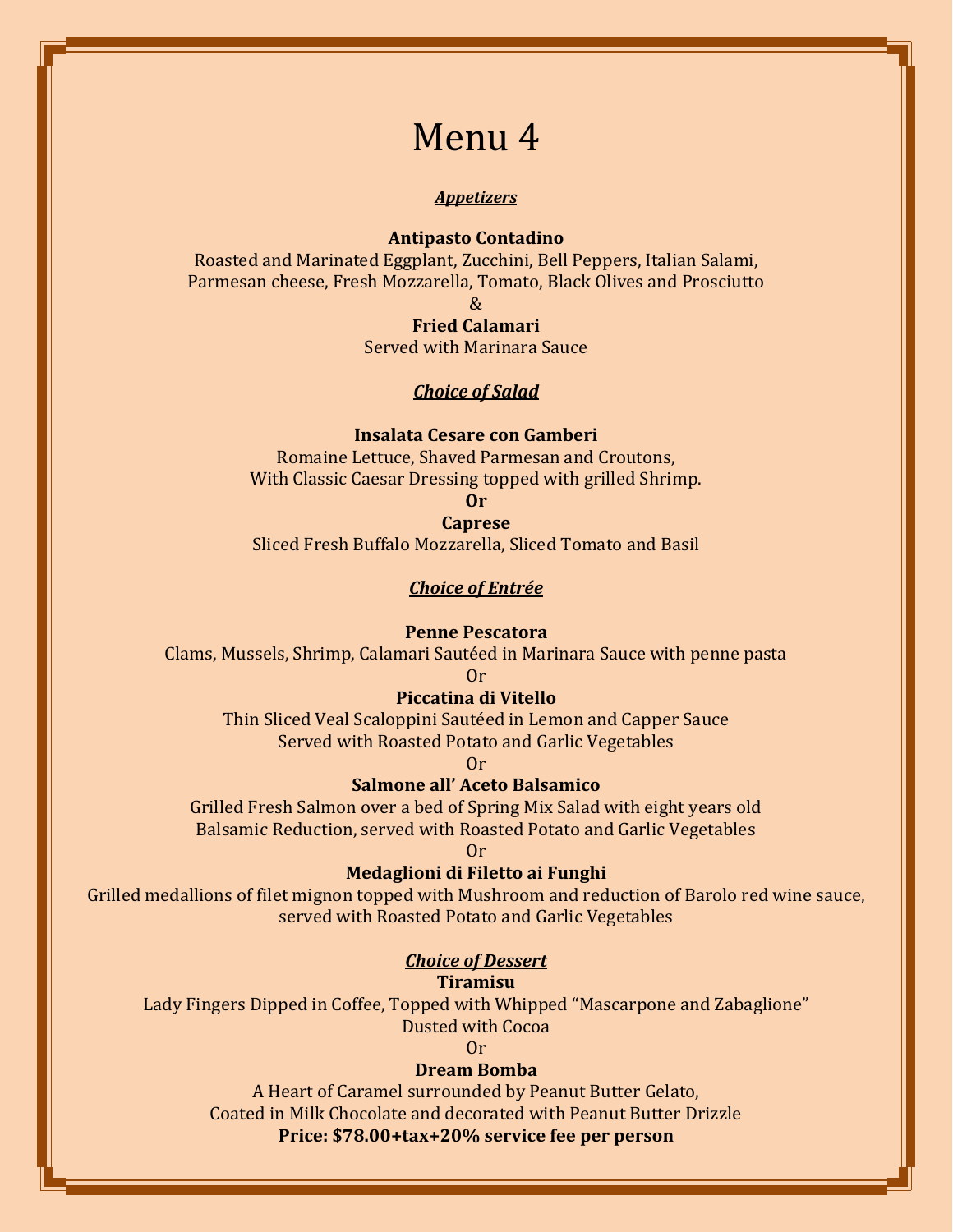# **Pizza Buffet Menu**

(Restriction and limitations may apply) **In the Pizza Shop Only** 

**Lattughine Miste Salad**  Mixed Baby Greens, Carrot and Tomato with Balsamic Dressing

> **Pizza Margherita**  Tomato sauce, Mozzarella Cheese and Basil

**Pizza Peperoni**  Tomato Sauce, Mozzarella Cheese topped with Pepperoni

**Pizza Salsiccia**  Tomato Sauce, Mozzarella Cheese, Italian Sausage

**Pizza Hawaii**  White sauce, Mozzarella Cheese, Ham and Pineapple

**Pizza Luna Rossa**  Tomato Sauce, Mozzarella Cheese Topped with Vegetables

**Penne Marinara Sauce**  Penne Pasta Tossed with Our Homemade Marinara Sauce

Soda at your choice

Price: \$32.00 + tax + 20% gratuity per person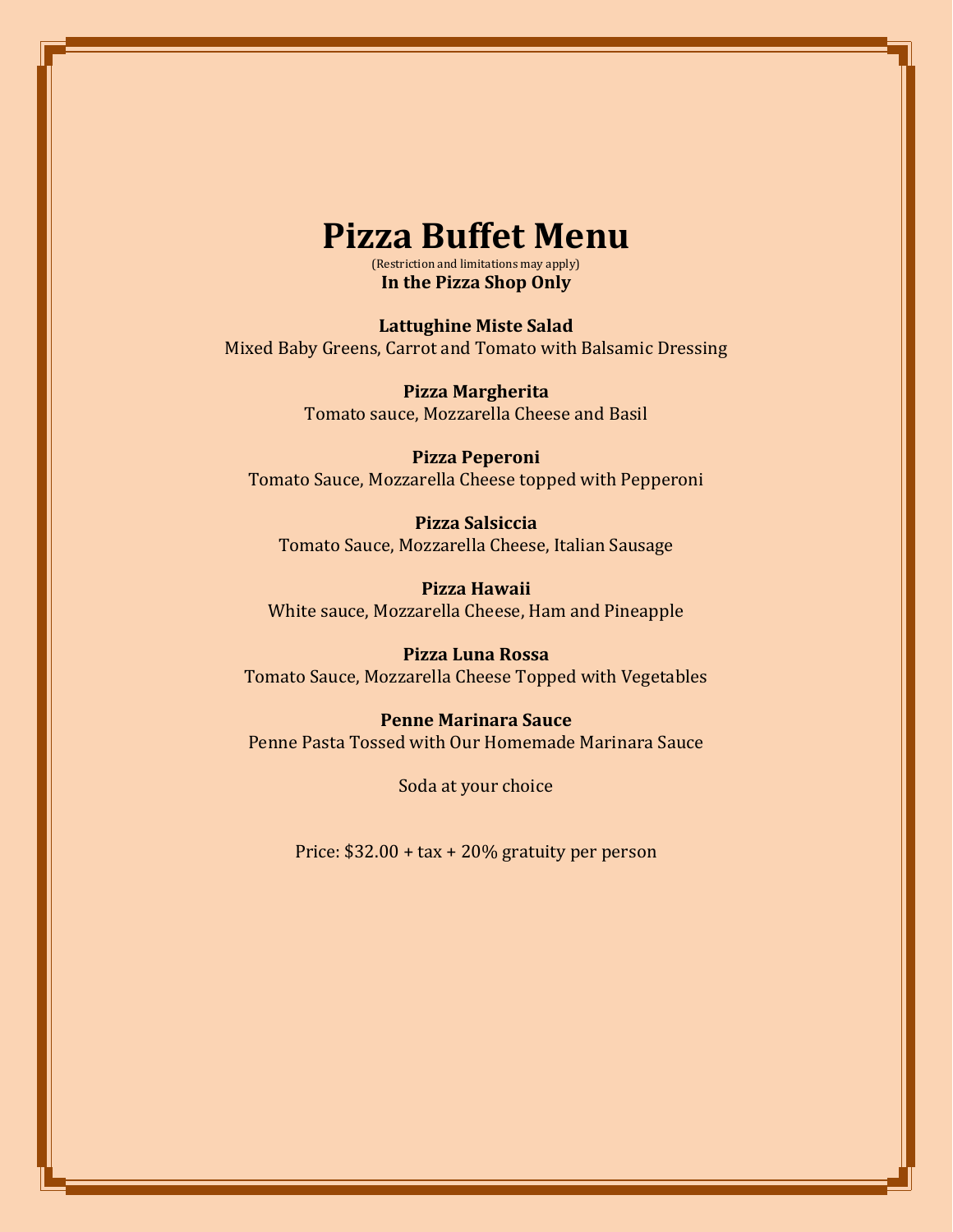# Buffet Style Menu 1

(Restriction and limitations may apply)

## **Minimum 20 guests**

#### **Bruschetta al Pomodoro e Basilico**

Toasted Italian Bread, Topped with Fresh Chopped Tomato, Marinated with Garlic and Basil

#### **Lattughine Miste Salad**

Mixed Baby Greens, Carrot and Tomato with Balsamic Dressing **Zucchine Fritte** 

Golden Crispy Fry Zucchine with side Marinara Sauce **Pizza Margherita** 

Tomato sauce, Mozzarella Cheese and Basil

## **Pizza Peperoni**

Tomato Sauce, Mozzarella Cheese topped with Pepperoni **Rigatoni alla Bolognese**  Rigatoni Pasta Tossed with "Bolognese" Beef and Tomato Ragu'

**Price: \$32.00+tax+20% service fee per person** 

# Buffet Style Menu 2

(Restriction and limitations may apply)

#### **Minimum 20 guests**

**Bruschetta al Pomodoro e Basilico**  Toasted Italian Bread, Topped with Fresh Chopped Tomato, Marinated with Garlic and Basil

#### **Lattughine Miste**

Mixed Baby Greens, Carrot and Tomato with Balsamic Dressing

### **Fried Calamari**

Served with Marinara Sauce

#### **Rigatoni alla Bolognese**

Rigatoni Pasta Tossed with "Bolognese" Beef and Tomato Ragu'

# **Penne con Pollo, Broccoli e Pomodori Secchi**

Penne with Chicken Breast, Broccoli and Sun-dried Tomatoes in Alfredo sauce **Tiramisu** 

Lady Fingers Dipped in Coffee, Topped with Whipped "Mascarpone and Zabaglione" Dusted with Cocoa

**Price: \$38.00+tax+20% service fee per person**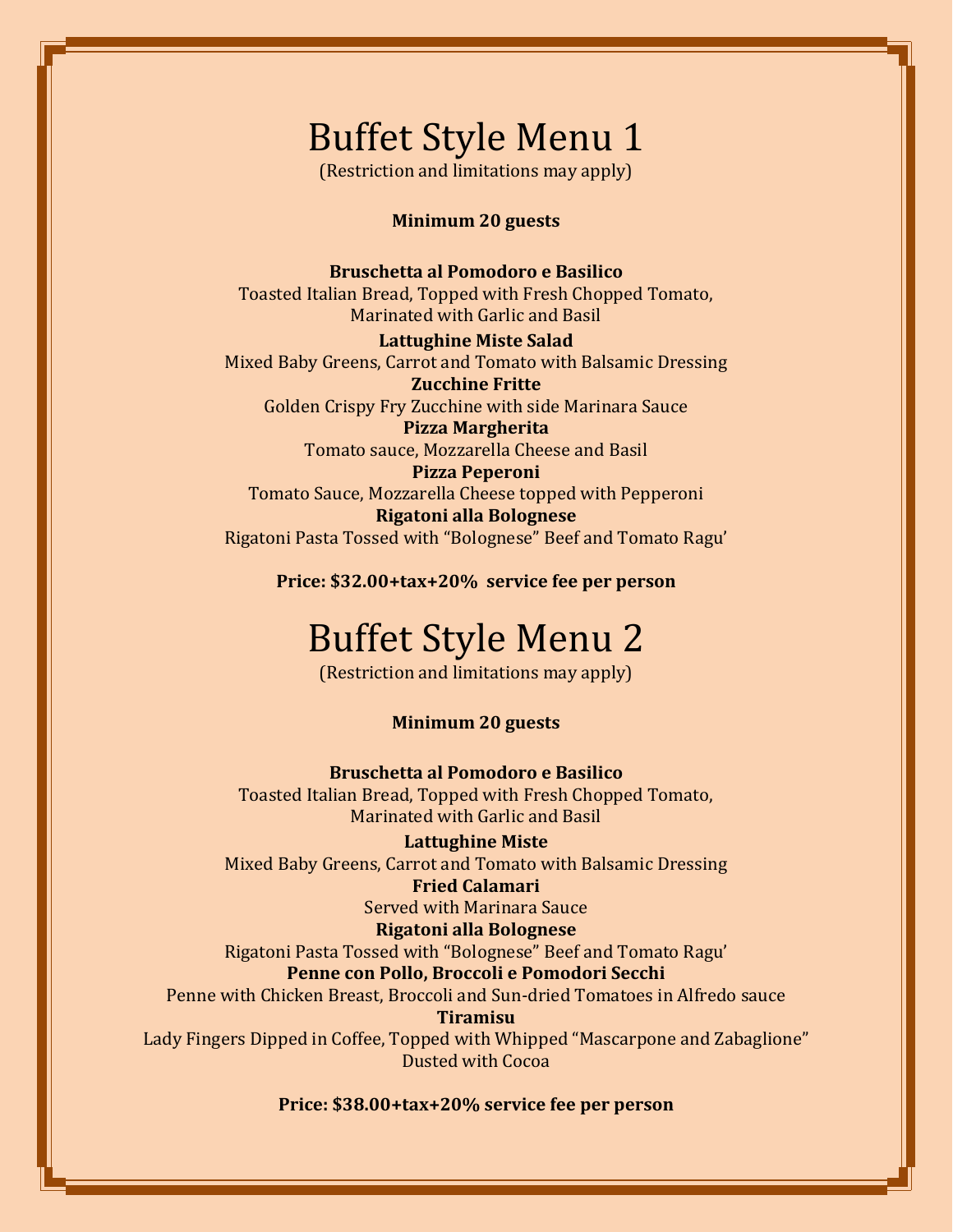# Buffet Style Menu 3

(Restriction and limitations may apply)

**Minimum 20 guests** 

# **Bruschetta al Pomodoro e Basilico**

Toasted Italian Bread, Topped with Fresh Chopped Tomato, Marinated with Garlic and Basil

### **Fried Calamari**

Served with Marinara Sauce

# **Meatballs**

In Marinara Sauce

### **Salsiccia e Pepperoni**

Italian Sausages in Marinara Sauce with Onion and Bell Peppers

## **Insalata Cesare**

Romaine Lettuce, Shaved Parmesan and Croutons with Classic Caesar Salad Dressing

# **Rigatoni alla Bolognese**

Rigatoni Pasta Tossed with "Bolognese" Beef and Tomato Ragu'

#### **Fusilli ala Norma**

Twisted Pasta Tomato Basil Sauce with Diced Fresh Mozzarella Cheese and Eggplant **Petto di Pollo al Marsala e Funghi** 

Sautéed Chicken Breast with Mushroom Marsala Sauce,

## **Filetto di Sogliola alla Mugnaia**

Filet of Sole Sautéed Butter Lemon Sauce with Caper,

# **Roasted Potato Garlic Vegetables**

## **Cannoli**

Crispy pastry shell filled a mix of fresh ricotta cheese and chocolate

#### **Price: \$49.00+tax+20% service fee per person**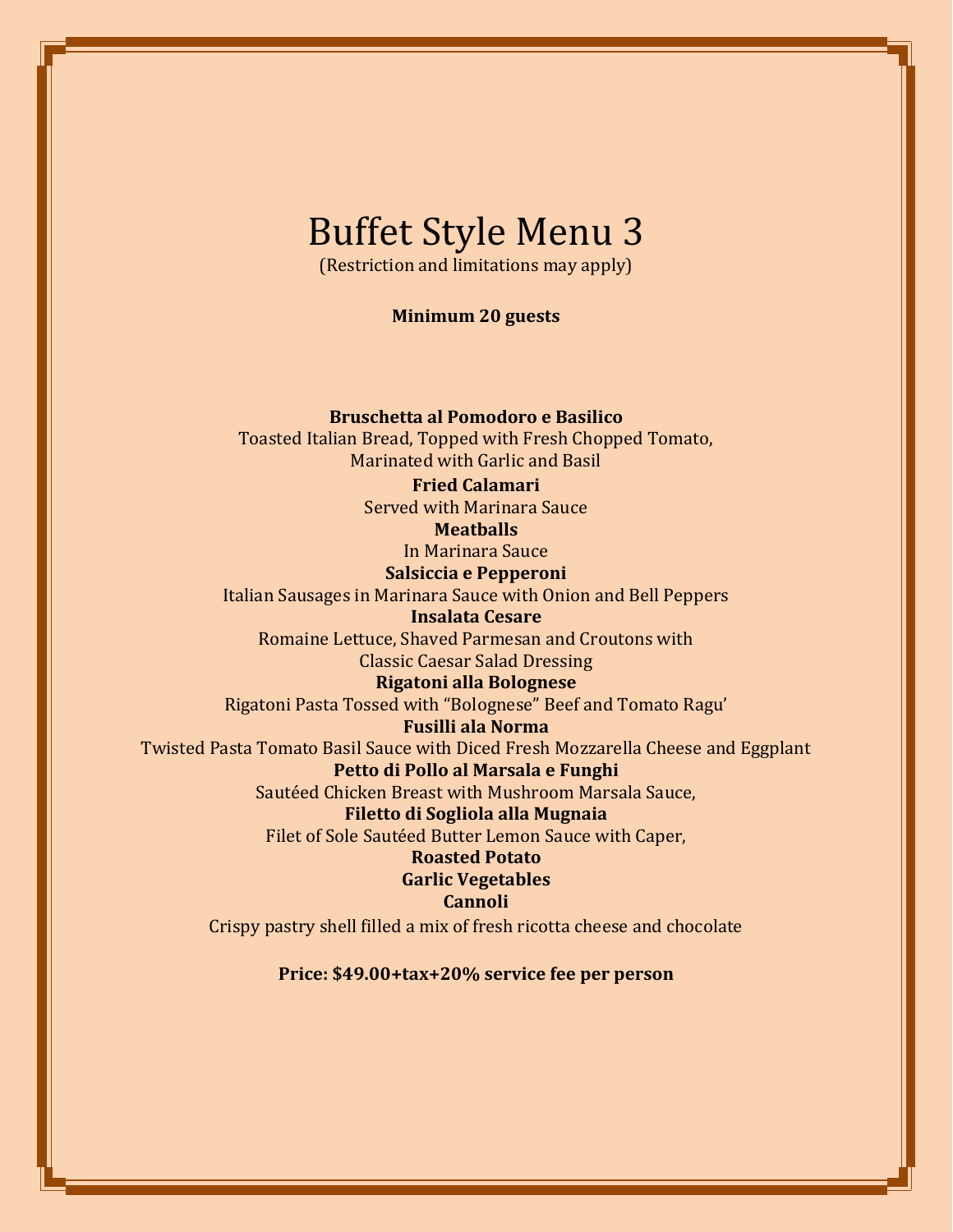# Beverage Menu

# Package Bar

Package Bar includes cocktails, beer, wine, soft drinks and mineral water Prices are per person, for maximum of 4 hours Premium  $$ 28$  first hour, \$16 each additional hour Super Premium  $$38$  first hour, \$22 each additional hour Beer & Soft Drinks  $$ 20$  first hour, \$12 each additional hour Wine From \$ 35 per bottle

# Cash Bar

# Minimum of \$ 500 in sales, full advance deposit required, refunded following event Maximum 4 hours bar service

| <b>Premium Cocktails</b><br>11           | \$   |
|------------------------------------------|------|
| Wine by the glass                        | \$10 |
| <b>Super Premium Cocktails</b><br>14     | \$   |
| Ultra-Premium Cocktails                  | \$16 |
| Soft Drinks & Mineral Water by the glass | \$4  |
| <b>Beer</b>                              | \$   |